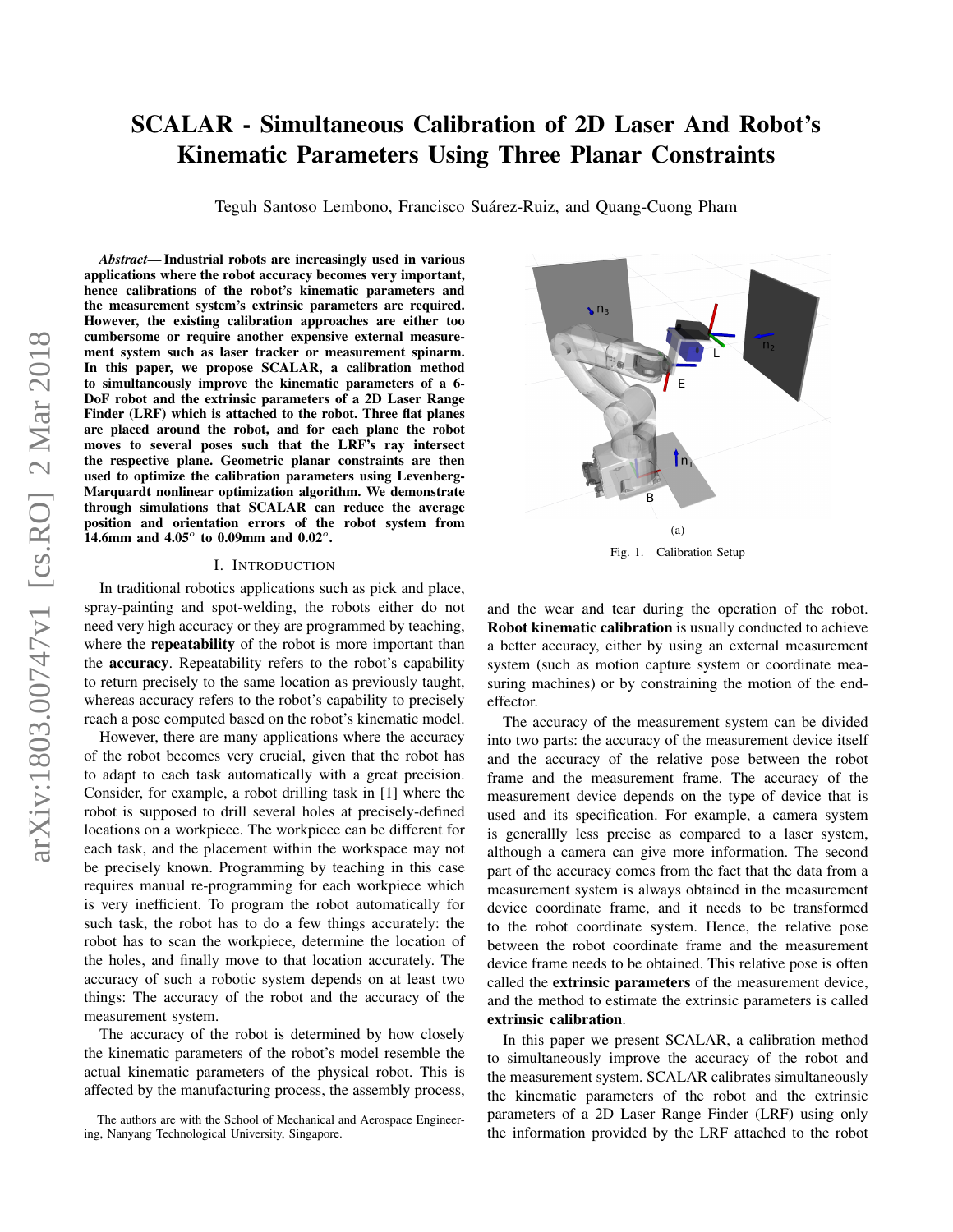<span id="page-1-1"></span>

| <b>Researchers</b>    | Robot                 | <b>Measurement Device</b>    | Initial Accuracy[mm] | Final Accuracy[mm] |
|-----------------------|-----------------------|------------------------------|----------------------|--------------------|
| Ginani and Mota [2]   | <b>ABB IRB 2000</b>   | <b>ROMER Measurement Arm</b> | 2.20                 | 1.40               |
| Ye et al. $[3]$       | <b>ABB IRB 2400/L</b> | Faro Laser Tracker           | 1.764                | 0.640              |
| Nubiola and Boney [4] | ABB IRB 1600-6/1.45   | Faro Laser Tracker ION       | 2.158                | 0.696              |
| Newman et al. [5]     | Motoman P-8           | <b>SMX</b> Laser Tracker     | 3.595                | 2.524              |

TABLE I EXAMPLES OF UNCONSTRAINED CALIBRATION

end-effector. An LRF is chosen because it gives very accurate measurement data both for the calibration and for the subsequent tasks (such as drilling).

The overall calibration procedure is as follows:

- 1) The LRF is attached to the robot and three perpendicular planes are placed around the robot as shown in Fig. [1.](#page-0-0) Only the rough estimate of the position and orientation of the planes are necessary to be known, so the setup can be easily done.
- 2) For each plane, the robot is moved to several poses such that the LRF's 2D ray is projected onto the plane. The data from the LRF as well as the robot's joint angles information are collected.
- 3) An optimization algorithm is used to find the optimal robot's kinematic parameters together with the LRF extrinsic parameters, using the geometric constraint that the projected LRF data should be located on the three planes.

The remainder of the paper is as follows. In Section [II](#page-1-0) we discuss the existing approaches to the calibration problem both for the robot's kinematic parameters and the LRF's extrinsic parameters, and how SCALAR differs from the other approaches. In Section [III,](#page-2-0) SCALAR is explained in detail. A simulation study is presented in Section [IV](#page-4-0) to verify SCALAR, and finally we conclude with a few remarks in Section [V.](#page-5-0)

#### II. RELATED WORKS

#### <span id="page-1-0"></span>*A. Calibration of robot's kinematic parameters*

Robot kinematic calibration has been researched for a long time; some of the earliest works began in 1980s. The calibration procedures can be categorized into unconstrained and constrained calibration. In unconstrained calibration, the robot moves its end-effector to several poses while an external measurement system measures the pose. The measured pose is then compared to the one computed from the kinematic model, and the model is updated to minimize the difference between the predicted pose and the measured pose. In constrained calibration, some constraints are applied to the motion of the end-effector, and the constraints yield several calibration equations by which the robot's kinematic parameters are calibrated.

Examples of unconstrained calibration works can be seen in Table [I.](#page-1-1) The issues with such calibration method are the difficulty in setting up the calibration setup and the expensive cost of the external measurement system. For example, the cost of a laser tracker is more than \$100, 000 USD [4]. Therefore, many researchers try to find calibration methods which only rely on the internal sensors of the robot by constraining the motion of the end-effector such as in constrained calibration.

In [6], Ikits and Hollerbach propose a kinematic calibration method using a planar constraint. A touch probe attached to the robot's flange is moved to touch random points on a plane. When the touch probe is in contact with the plane, the joint angles are recorded. The kinematic parameters of the robot model are then updated to satisfy the planar constraint. While the approach is promising, they also report that some of the parameters are hardly observable when the measurements are noisy or when the model is not complete. The unobservability of the parameters means that some of the parameters cannot be obtained accurately from the calibration procedure.

In [7], Zhuang et al. investigate robot calibration with planar constraints, in particular the observability conditions of the robot's kinematic parameters. They prove that a singleplane constraint is insufficient for calibrating a robot, and a minimum of three planar constraints are necessary. Using three planar constraints, the constrained system is proved to be equivalent to an unconstrained point-measurement system under three conditions: a) All three planes are mutually nonparallel, b) the identification Jacobian of the unconstrained system is nonsingular, and c) the measured points from each individual plane do not lie on a line on that plane. They verify the theory by doing a simulation on a PUMA560 robot.

In [8], Joubair and Bonev calibrated both the kinematic and non-kinematic (stiffness) parameters of a FANUC LR Mate 200iC industrial robot by using planar constraints, in the form of a high precision 9-inches granite cube. The robot is equipped with an MP250 Renishaw touch probe, which is then moved to touch four planes of the granite cube. The granite cube's face is flat to within 0.002mm. They improved the maximum plane error from 3.740mm to 0.083mm.

# *B. Calibration of extrinsic 2D LRF parameters*

Extrinsic calibration of an LRF consists of finding the correct homogeneous transformation from the robot coordinate frame to the laser coordinate frame. Most of the works on extrinsic calibration of an LRF involves a camera, since both sensors are often used together in many applications. The works in this field are largely based on Zhang and Pless' work [9]. They propose a method to calibrate both a camera and an LRF using a planar checkerboard pattern. First, the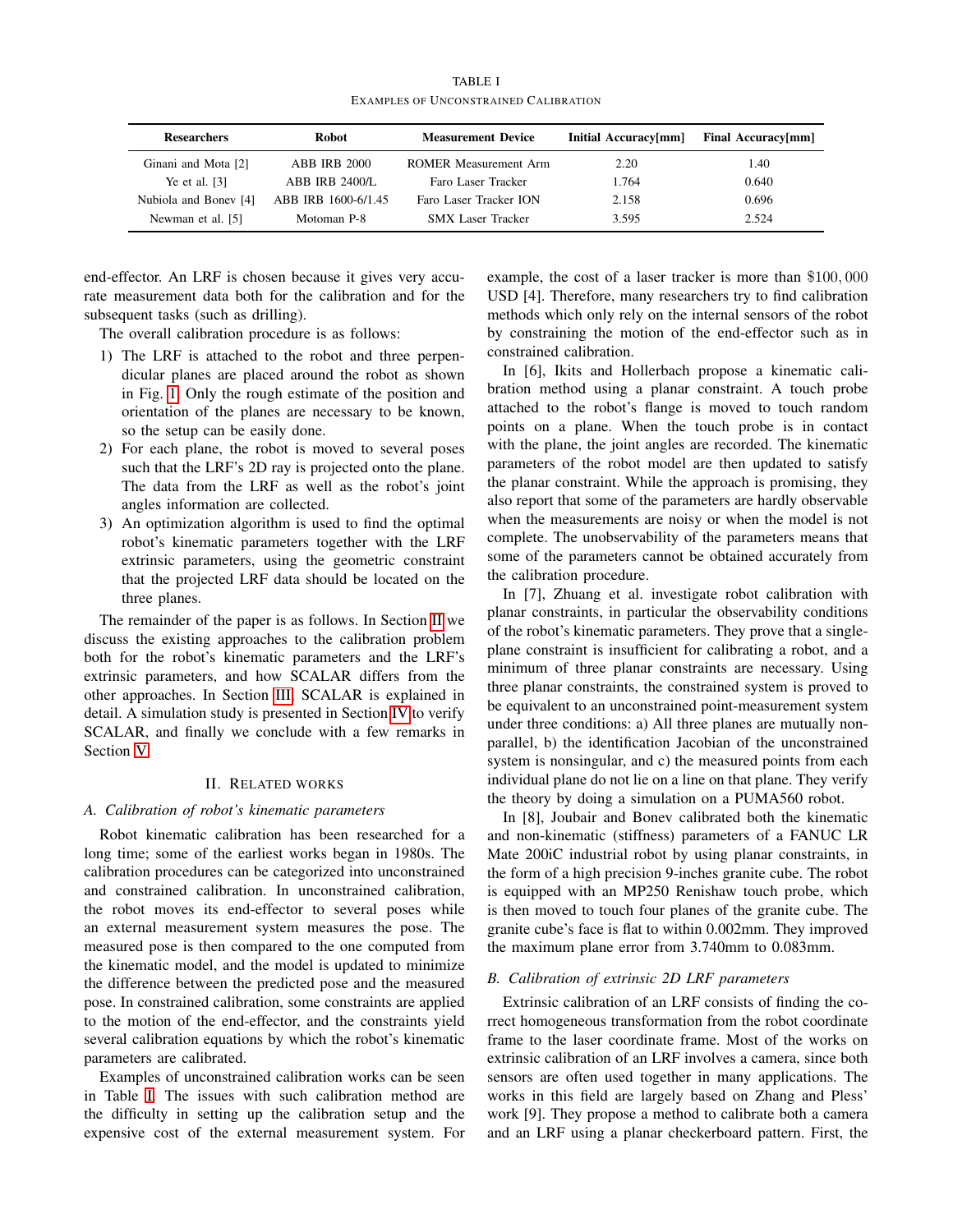camera is calibrated by a standard hand-eye calibration [10] using a checkerboard pattern. The calibrated camera is then used to calculate the pose of the pattern. Next, the robot is moved to several poses with the LRF pointing to the pattern. By using the geometric constraints that all the data points from the LRF should fall on the pattern plane, the extrinsic parameters of the LRF can be obtained. Finally, the same constraints are used to optimize both the intrinsic and extrinsic parameters of the camera and the extrinsic parameters of the LRF. The nonlinear optimization problem is solved by using Levenberg-Marquardt optimization algorithm.

Unnikrishnan and Hebert [11] use the same setup as [9], although they do not optimize the camera parameter simultaneously due to the nonlinearity of the resulting cost function. Li et al. [12] use a specially designed checkerboard to calibrate the extrinsic parameters between a camera and an LRF, and claim that the result is better than [9]. Vasconcelos et al. [13] develop a minimal closed-form solution for the extrinsic calibration of a camera and an LRF, based on the work in [9].

## *C. Novelty of the proposed method*

SCALAR can be seen as a combination of the algorithm for extrinsic calibration of an LRF [9] and the algorithm for calibration of robot's kinematic parameters using three planar constraints [8]. It has the following advantages as compared to the other calibration approaches:

- 1) SCALAR simultaneously calibrates both the LRF extrinsic parameters and the robot's kinematic parameters. Given that calibration process is often cumbersome, this saves a lot of time and effort. Moreover, the errors in the robot's kinematic parameters affect the extrinsic calibration accuracy, and vice versa. Hence, calibrating both parameters simultaneously results in better accuracy.
- 2) SCALAR does not need an additional camera to calibrate the LRF, unlike [9].
- 3) SCALAR does not need another expensive external measurement system. The measurement is done using the LRF that will also be used in the subsequent robot task, hence it does not incur additional cost. Moveover, an LRF can achieve very high accuracy at much lower cost (more than ten times cheaper) as compared to the commonly used measurement systems such as Vicon or Faro Laser Tracker.
- 4) SCALAR does not need a precisely manufactured calibration object such as the granite cube in [8], which requires the planes' position and orientation to be known accurately. SCALAR only requires three flat surfaces which are oriented roughly perpendicular to each other and the rough estimate of their locations. This also means that the calibration setup can be done easily.
- 5) The calibration poses can be distributed throughout the whole workspace, instead of being confined only in a local region such as in [8].

## III. METHOD

<span id="page-2-0"></span>The calibration setup is depicted in Fig. [1,](#page-0-0) where three roughly perpendicular planes ( $k = 1, 2, 3$ ) are placed around the robot. An LRF is attached to the robot flange. For each plane, the robot is moved to  $N$  poses such that the LRF's ray is directed to the respective plane. One data set from the LRF consists of hundreds of data points, so  $M$  data points are selected from the LRF data for each pose, and the robot's joint angles are recorded.

This section describes the detail on how to calibrate both the robot's kinematic parameters and the LRF's extrinsic parameters. First, the initial estimate of the LRF's extrinsic parameters is obtained using the linear least-squares method with the data from one of the planes. This is based on the algorithm in [9], although presented differently for better clarity. After that, the robot's kinematic parameters and the LRF's extrinsic parameters are optimized simultaneously to satisfy the three planar constraints using Levenberg-Marquardt nonlinear optimization method. Finally, we explain how Singular Value Decomposition (SVD) can be used to analyse which calibration parameters are identifiable, and the steps to handle the unidentifiable parameters are then presented.

# *A. Initial Estimate of the LRF Extrinsic Parameters*

To obtain an initial estimate of the LRF extrinsic parameters, only the data from one plane is necessary. Arbitrarily, the bottom plane  $P_1$  is chosen. The extrinsic parameters of the LRF  ${}^{E}T_{L}$ , i.e. the homogeneous transformation from the robot flange coordinate frame to the LRF coordinate frame, is estimated by the following calculations.

Let the subscript/superscript  $B$ ,  $E$ , and  $L$  denote the coordinate frame of the robot base, the robot flange, and the LRF, while the subscript i, j, and  $k$  refer to the LRF data point index, the robot pose index, and the plane index respectively. Let  $p_{ji}$  be one of the data points from the LRF which lies on the  $P_1$ ,  $n_1$  be the normal unit vector of  $P_1$ , and  $l_1$  be the perpendicular distance from the origin of the robot coordinate system to  $P_1$ . Since  $p_{ji}$  is located on the  $P_1$ , it has to satisfy the following constraint,

<span id="page-2-1"></span>
$$
{}^{B}\mathbf{n}_{1}^{T}\cdot{}^{B}\mathbf{p}_{ji}-{}^{B}l_{1}=0\ .\tag{1}
$$

 ${}^B\mathbf{p}_{ji}$  depends on the robot pose  ${}^B T_{E,j}$  at pose index j and the LRF extrinsic parameter  ${}^{E}T_{L}$ , so [\(1\)](#page-2-1) can be expanded,

$$
{}^{B}\boldsymbol{n}_{1}^{T}\cdot{}^{B}\boldsymbol{T}_{E,j}\cdot{}^{E}\boldsymbol{T}_{L}\cdot{}^{L}\boldsymbol{p}_{ji}-{}^{B}l_{1}=0.
$$
 (2)

 ${}^B\mathbf{n}_1$  and  ${}^Bl_1$  are known approximately ([0 0 1 0] and 0.0),  ${}^{B}T_{E,j}$  can be computed from the robot's joint angles at pose index j, and  ${}^L\mathbf{p}_{ii}$  is obtained from the laser. Let

$$
\boldsymbol{n}'_j^T = {}^B \boldsymbol{n}_1^T \cdot {}^B \boldsymbol{T}_{E,j} = \begin{bmatrix} n'_{j,1} & n'_{j,2} & n'_{j,3} & n'_{j,4} \end{bmatrix}, \quad (3)
$$

then

n

<span id="page-2-2"></span>
$$
{\bf a}_{j}^{'T} \cdot {}^{E}T_{L} \cdot {}^{L}p_{ji} - {}^{B}l_{1} = 0.
$$
 (4)

The only unknown in [\(4\)](#page-2-2) is  ${}^ET_L$  which has 12 elements  $r_{uv}$ , where u and v denote the column and the row index of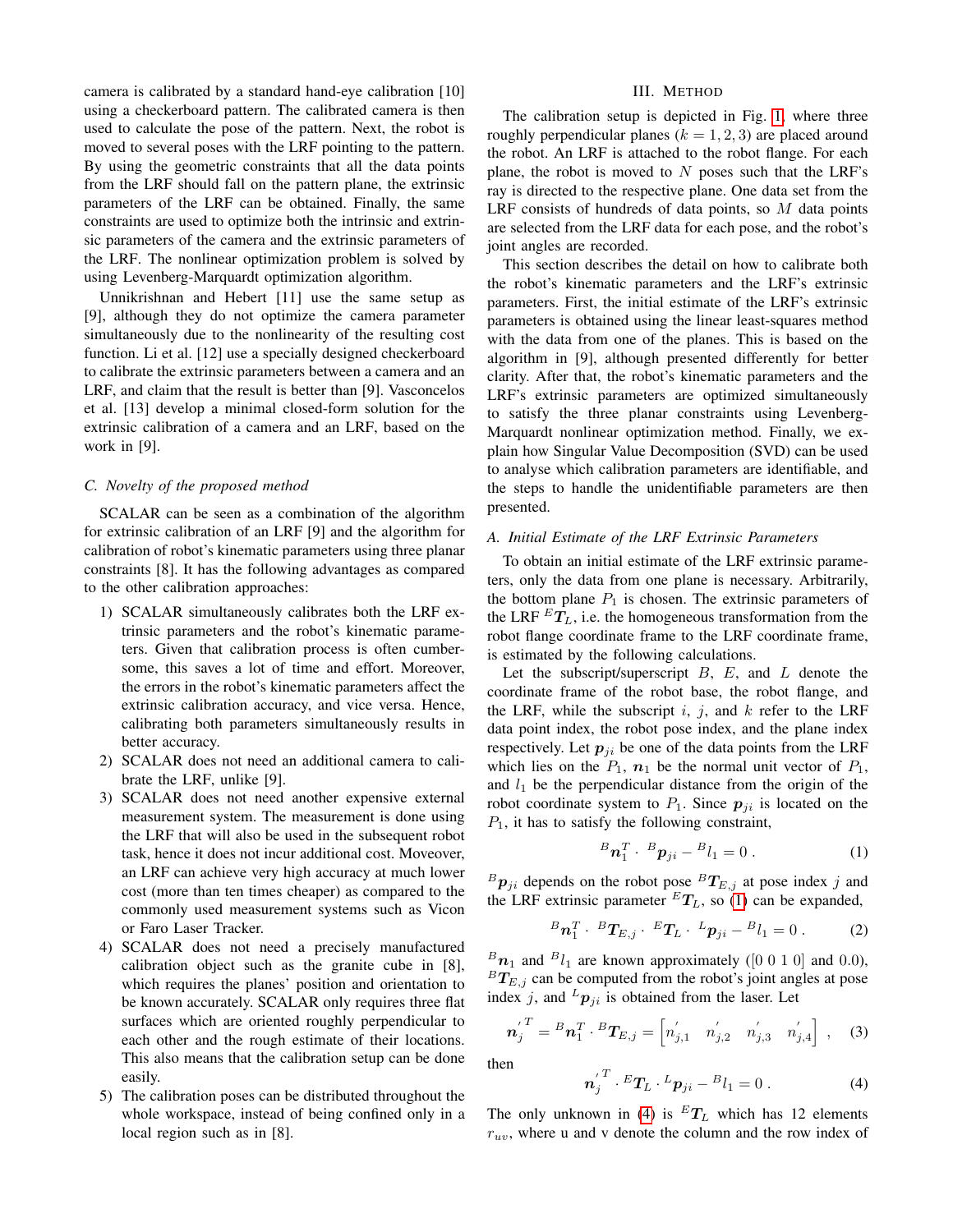the matrix. Note that the fourth row of  $^{E}T_{L}$  only consists of 0 and 1. Without loss of generality, let's assume that the data points from the LRF lie on the XZ planes of the laser frame L, so  ${}^L\mathbf{p}_{ji} = \begin{bmatrix} {}^L p_{i,x} & 0 & {}^L p_{i,z} & 1 \end{bmatrix}$ . If we expand [\(4\)](#page-2-2) and rearrange such that the components of  $^{E}T_{L}$  are stacked together as a vector  $\Phi_L$ , we have

<span id="page-3-0"></span>
$$
\boldsymbol{x}_{ji}^T \cdot \boldsymbol{\Phi}_L = {}^B l_1 - n'_{j,4} \,, \tag{5}
$$

where

$$
\boldsymbol{x}_{ji} = \begin{bmatrix} L_{p_{i,x}} & n'_{j,1} & L_{p_{i,x}} & n'_{j,2} & L_{p_{i,x}} & n'_{j,3} & L_{p_{i,z}} & n'_{j,1} \\ L_{p_{i,z}} & n'_{j,2} & L_{p_{i,z}} & n'_{j,3} & n'_{j,1} & n'_{j,2} & n'_{j,3} \end{bmatrix}^T, \quad (6)
$$

and

$$
\Phi_L = \begin{bmatrix} r_{11} & r_{21} & r_{31} & r_{13} & r_{23} & r_{33} & r_{14} & r_{24} & r_{34} \end{bmatrix}^T . \tag{7}
$$

For each data point  $i$ , we obtain such equation as in  $(5)$ . With  $M$  data points per pose and a total of  $N$  robot poses, there are NM such equations. The equations can be stacked together to form the following matrix equation,

<span id="page-3-1"></span>
$$
X\Phi_L = D\,,\tag{8}
$$

where

$$
\boldsymbol{X} = \begin{bmatrix} x_{11} & \cdots & x_{1M} & x_{21} & \cdots & x_{2M} & \cdots & x_{NM} \end{bmatrix}^T \qquad (9)
$$

and

$$
\mathbf{D} = \begin{bmatrix} B_{l_1} - n'_{1,4} & \cdots & B_{l_1} - n'_{1,4} & B_{l_1} - n'_{2,4} & \cdots \\ B_{l_1} - n'_{2,4} & \cdots & B_{l_1} - n'_{N,4} \end{bmatrix}^T
$$
 (10)

Equation [\(8\)](#page-3-1) can be solved by a linear least-square procedure to obtain  $\Phi_L$ .  $^ET_L$  can then be computed from  $\Phi_L$  as follows:

- 1) The parameters  $[r_{11} \quad r_{21} \quad r_{31}]^T$  and  $[r_{13} \quad r_{23} \quad r_{33}]^T$  are required to be unit vectors, so they have to be normalized. They consistute the first and the third column of the matrix  $^{E}T_{L}$ .
- 2) The parameters  $[r_{14} \quad r_{24} \quad r_{34}]^T$  constitute the position component of the matrix  ${}^{E}T_{L}$  (the 4*th* column).
- 3) The parameters  $[r_{12}$   $r_{22}$   $r_{32}]^T$  can be calculated as the cross product of  $[r_{13}$   $r_{23}$   $r_{33}]^T$  and  $[r_{11} \quad r_{21} \quad r_{31}]^T$ .

 ${}^E T_L$  has 12 parameters, but only 6 parameters are independent. To reduce the redundancy in the subsequent steps, the rotation part of  ${}^E T_L$  is represented by the axis-angle representation  $[r_x \ r_y \ r_z \ r_\theta]$ , while the position part is represented by  $[p_x \quad p_y \quad p_z]$ .

# *B. Optimizing both the LRF Extrinsic Parameters and Robot's Kinematic Parameters*

In the second step, the data from all the three planes are used to optimize the extrinsic parameters of the LRF, the robot's kinematic parameters and the plane parameters. The objective function is described as follows:

$$
f(\mathbf{\Phi}) = \sum_{k=1}^{3} \sum_{j=1}^{N} \sum_{i=1}^{M} {(\mathbf{B}_{\mathbf{n}_k}^T \cdot \mathbf{B}_{\mathbf{p}_{ji}} - \mathbf{B}_{l_k})^2}
$$
 (11)

The parameters  $\Phi$  consist of the following:

- 1) Robot's kinematic parameters. We use DH parameters [14]  $[a_i, \alpha_i, \theta_i, d_i], i = 1, 2, \dots, 6$  to represent the robot's kinematics, so there are 24 DH parameters for a 6-DoF robot arm.
- 2) LRF's extrinsic parameters. As mentioned in the previous section, we use the axis angle representation for the rotation part  $[r_x \ r_y \ r_z \ r_\theta]$ , and  $[p_x \ p_y \ p_z]$ for the position part.
- 3) Plane parameters. Each plane can be described by a unit vector  $\begin{bmatrix} B_{n_{k,x}} & B_{n_{k,y}} & B_{n_{k,z}} \end{bmatrix}$  normal to the plane and its perpendicular distance from the robot base's coordinate system origin  $B_{l_k}$ , so there are 12 parameters for 3 planes.

In total, there are 43 parameters to be optimized by minimizing the objective function  $f(\Phi)$ . To do that, the number of data points 3NM have to exceed the number of parameters. The optimization problem is then solved using a Levenberg-Marquardt nonlinear optimizer [15]. The objective function  $f(\Phi)$  uses the geometric constraints that all data points from the LRF have to fall on the respective plane. Zhuang et al. [7] prove that a calibration process with such constraints is equivalent to the calibration of a robot using end-point measurement in unconstrained calibration.

For the unit vector parameters  $([r_x \ r_y \ r_z]$  and  $\begin{bmatrix} B_{n_{k,x}} & B_{n_{k,y}} & B_{n_{k,z}} \end{bmatrix}$ , the following constraints are added to the optimization solver:

<span id="page-3-3"></span>
$$
r_z = \sqrt{1 - r_x^2 - r_y^2} \tag{12}
$$

<span id="page-3-4"></span>
$$
B_{n_{k,z}} = \sqrt{1 - {B_{n_{k,x}}}^2 - {B_{n_{k,y}}}^2}
$$
 (13)

Further analysis on the observability of the parameters will be presented in the next section.

## *C. Identifiability of the calibration parameters*

Depending on the chosen robot calibration poses and the robot's kinematic model, some of the calibration parameters might not be observable due to the linear dependency among the parameters. This is a critical problem in calibration, as it will result in some of the parameters assuming erratic values which gives us unstable calibration result. To prevent that, we have to first analyse which calibration parameters are identifiable and which are not.

Following the approach in [8] and [16], SVD is applied on the identification Jacobian matrix  $J$ .  $J$  can be computed as follows. Let  $f_{kji}(\Phi)$  be the geometric constraint equation on the data point  $i$  at the robot pose  $j$  and on the plane k,

<span id="page-3-2"></span>
$$
f_{kji}(\mathbf{\Phi}) = {}^{B}\mathbf{n}_{k}^T \cdot {}^{B}\mathbf{p}_{ji} - {}^{B}l_{k} = 0.
$$
 (14)

Then  $J$  can be computed by differentiating [\(14\)](#page-3-2) for all the data points  $i = 1, \dots, M$  at the robot poses  $j = 1, \dots, N$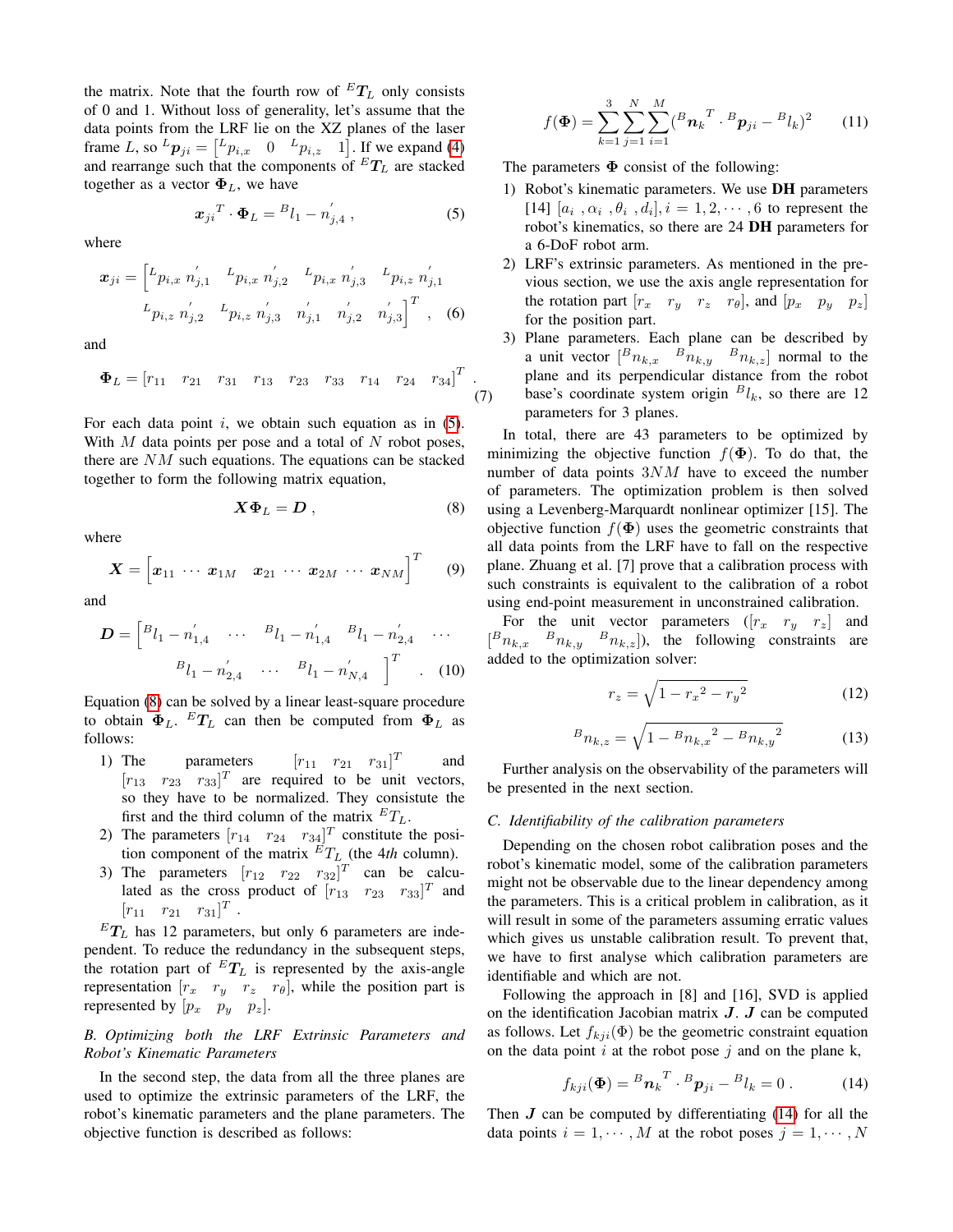TABLE II DH PARAMETERS OF DENSO VS060

<span id="page-4-1"></span>

| i | $\alpha_i$ <sup>[o]</sup> | $a_i$ [mm] | $\theta_i$ [ <sup>o</sup> ] | $d_i$ [mm] |
|---|---------------------------|------------|-----------------------------|------------|
| 1 | 0.0                       | 0.0        | $\theta_1$                  | 345.0      |
| 2 | $-90.0$                   | 0.0        | $\theta_2$ - 90.0           | 0.0        |
| 3 | 0.0                       | 305.0      | $\theta_3 + 90.0$           | 0.0        |
| 4 | 90.0                      | $-10.0$    | $\theta_4$                  | 300.0      |
| 5 | $-90.0$                   | 0.0        | $\theta_{5}$                | 0.0        |
| 6 | 90.0                      | 0.0        | $\theta_6$                  | 70.0       |

and for all the planes  $k = 1, 2, 3$ , then stack them together as a matrix,

$$
\boldsymbol{J} = \begin{bmatrix} \frac{\partial f_{111}(\boldsymbol{\Phi})}{\partial \boldsymbol{\Phi}} & \frac{\partial f_{112}(\boldsymbol{\Phi})}{\partial \boldsymbol{\Phi}} & \cdots & \frac{\partial f_{3MN}(\boldsymbol{\Phi})}{\partial \boldsymbol{\Phi}} \end{bmatrix}^T. \quad (15)
$$

We can then apply SVD to the matrix  $J$ ,

$$
J = U\Sigma V^T \,. \tag{16}
$$

Note that for this identification step, the parameters  $[r_z \quad B_{n_{1,z}} \quad B_{n_{2,z}} \quad B_{n_{3,z}}]$  are excluded from the parameters vector  $\Phi$ , since those four parameters are obtained as linear combinations of other parameters (Equation [\(12\)](#page-3-3) and [\(13\)](#page-3-4)). That leaves us with  $43-4 = 39$  parameters in  $\Phi$ , which correlates to the 39 singular values in  $\Sigma$ . The number of zero singular values in  $\Sigma$  is then equal to the number of unidentifiable parameters in the calibration procedure. For a given zero-value singular value  $\sigma_r$ , the rth column vector of the matrix V is the linear combination of the parameters  $\Phi$ which cannot be identified independently.

In this paper, we use a Denso VS060 6-DoF industrial manipulator with its DH parameters presented in Table [II.](#page-4-1) The LRF's frame is defined such that the rotation part  $[r_x \ r_y \ r_z \ r_\theta] = [0 \ 0 \ 1 \ \pi]$ , and the position part  $[p_x \quad p_y \quad p_z] = [-0.1275 \quad -0.033 \quad 0.1015]$ . Applying the identifiability analysis to the system, we found that there are 7 sets of linearly dependent parameters out of the 39 parameters.

- 1) The parameters  $d_6$  (the translation along the z-axis of the 6*th* link frame on the flange) and  $p_z$  (the z coordinate of the LRF frame) are linearly dependent. Physically this means that if we shift the origin of the 6*th* link's frame in its z direction by changing  $d_6$ , we can compensate by shifting the origin of the LRF frame in the opposite direction by changing  $p_z$ .
- 2) The parameters  $\theta_6$  and  $r_\theta$  are linearly dependent. These correspond to the rotation of the 6*th* link's frame and the rotation of the LRF's frame around the same z-axis.
- 3) The parameters  $d_2$  and  $d_3$  are linearly dependent. These correspond to the shift in the z-axis direction of the 2*nd* and 3*rd* link's frames respectively, which are along the same direction.
- 4) Lastly, we have four sets of linearly dependent parameters due to the linear combinations of the first link's DH parameters  $[a_1, \alpha_1, \theta_1, d_1]$  and the three

calibration planes' parameters. Physically, this relates to the fact that we can shift the robot's base frame freely by changing the value of  $[a_1, \alpha_1, \theta_1, d_1]$ , and the plane parameters will adjust according to the new base location. In other words, the base coordinate is not constrained (floating base).

For each set of the linearly dependent parameters, we can assign a fix value to one of the parameters. In this case, we fix the value of the parameters  $[d_6, \theta_6, d_2, a_1, \alpha_1, \theta_1, d_1]$  to their initial model's values.

These results apply to most existing 6-DoF industrial robots whose structures are the same as that of our Denso robot.

## IV. SIMULATION

<span id="page-4-0"></span>We verify SCALAR through simulation of the calibration procedure. The simulation is conducted by using Robot Operating System and Gazebo where the robot model, the LRF, and the three planes can be simulated. As shown in Fig. [1,](#page-0-0) three perpendicular planes are located around the robot, and the robot is moved such that the LRF ray intersects each plane. Simulated data from the LRF can be obtained and Gaussian noise with zero mean and standar deviation  $\sigma_{\text{noise}}$  can be added to the data. The data is then used as input to the calibration procedure.

After the calibration procedure, the robot is moved to 10,000 random poses to evaluate the accuracy of the calibrated parameters. Let  ${}^{B}T_{L,j,true}$  and  ${}^{B}T_{L,j model}$  be the true and calibrated pose of the LRF's frame w.r.t. the robot base frame at the robot pose index  $j$ , respectively, then the error of the calibrated model can be computed as follows.

$$
\Delta T_j = {}^B T_{L,j,model}^{-1} \cdot {}^B T_{L,j,true} \tag{17}
$$

Let  $\delta t_{uv}$  be the element of  $\Delta T_j$  with the subscript u and v refer to the row and column index, then the position error at the robot pose index j,  $\delta p_j$ , can be computed by

$$
\delta p_j = \sqrt{\delta t_{14}^2 + \delta t_{24}^2 + \delta t_{34}^2} \quad . \tag{18}
$$

Let  $\delta R_i$  be the rotation part of the homogeneous transformation matrix  $\Delta T_j$ .  $\delta R_j$  can be represented by using an axis-angle notation,  $[r_{j,1}$   $r_{j,2}$   $r_{j,3}$   $\delta\theta_j$ . We use  $\delta\theta_j$  as the orientation error at the robot pose index j.  $\delta\theta_j$  can be seen as the amount of rotation necessary to rotate the calibrated pose to the true pose. The errors  $\delta p_i$  and  $\delta \theta_i$  are then averaged over the 10,000 random poses.

The simulated robot's model is considered as having the true kinematics and extrinsic parameters, and an initial model is generated by introducing random Gaussian errors to the true parameters within the range of  $\pm$  2mm and  $\pm$  1<sup>o</sup> for the linear and angular parameters, respectively. Note that the initial model's errors are intentionally set to be large to illustrate the robustness of the calibration method. The average position and orientation errors of the initial model as compared to the true model are  $14.6$ mm and  $4.05^{\circ}$ , while the maximum errors are  $103.9$ mm and  $5.95^\circ$ . We run the calibration procedure to improve the initial model with 3N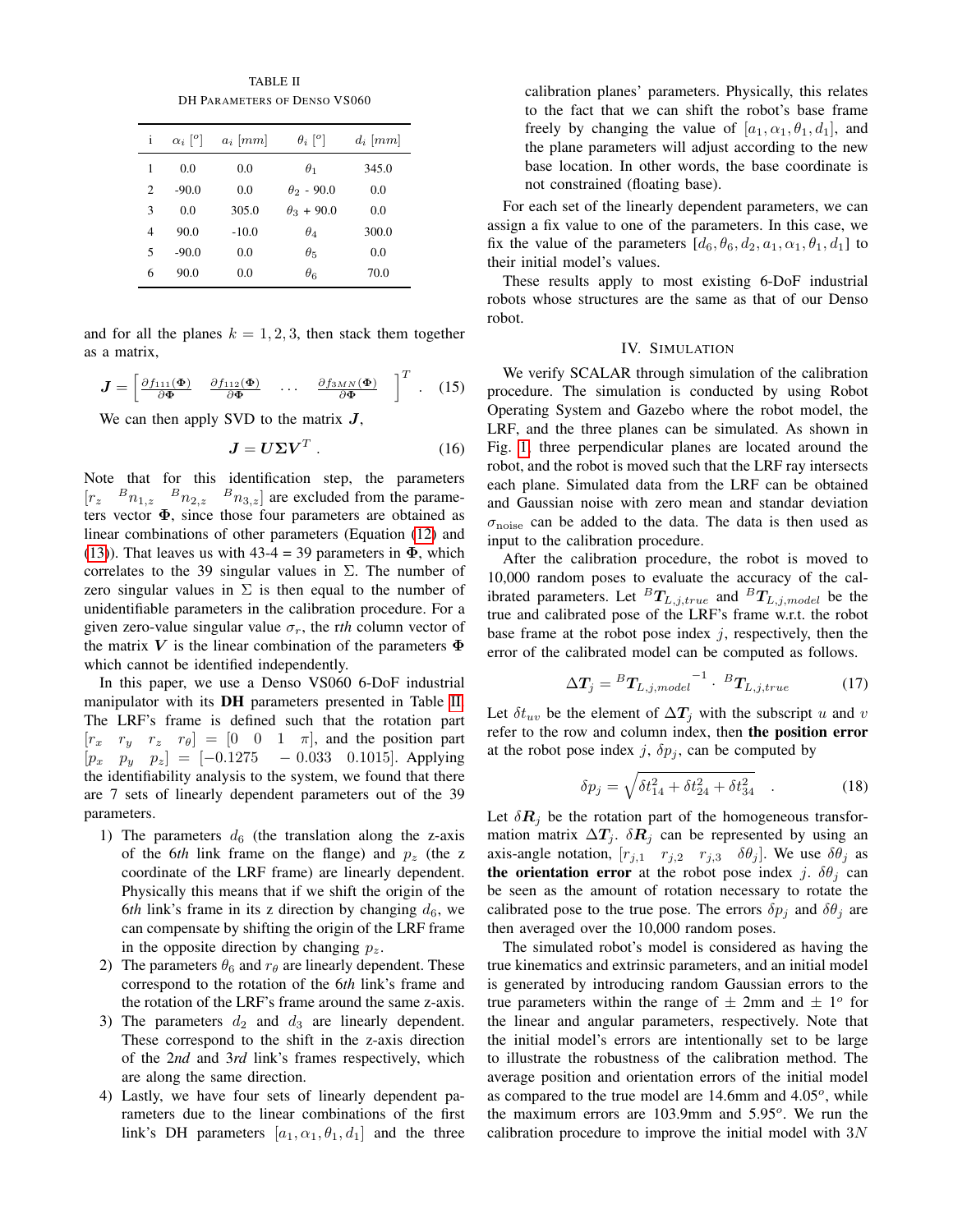<span id="page-5-3"></span><span id="page-5-1"></span>

Fig. 2. Effect of a) the measurement noise, b) the number of poses, c) planes' position estimate error, and d) plane's orientation estimate error towards the position and orientation error after calibration

= 120,  $M = 100$  and  $\sigma_{\text{noise}} = 0.1$ mm, and the resulting calibrated model has the average position and orientation errors reduced to  $0.09$ mm and  $0.02^{\circ}$ , while the maximum errors are reduced to  $0.19$ mm and  $0.035^o$ .

Next, we evaluate the effect of the measurement noise, the number of poses  $(N)$  and points  $(M)$ , and the plane parameters' initial estimate on the calibration errors.

#### *A. Effect of the measurement noise*

The accuracy of the calibration procedure greatly depends on the accuracy of the measurement system, which is affected by the noise on the data. In this section, Gaussian noises with zero means and varying standard deviations  $\sigma_{\text{noise}}$  are added to the measurement data in the simulation, and its effect on the calibration errors is shown in Fig. [2a.](#page-5-1) As  $\sigma_{\text{noise}}$ decreases, the calibration errors decrease. At  $\sigma_{\text{noise}} = 0.1 \text{mm}$ , the average position and orientation errors are around 0.1mm and 0.02 $^o$ , respectively. For the subsequent sections,  $\sigma_{\text{noise}}$ is set at 0.1mm.

# *B. Effect of the number of calibration poses and the number of points*

For each plane, the robot is moved to  $N$  poses, so in total there are  $3N$  calibration poses. At each pose, we select M data points from the LRF data. In this section we evaluate the effect of  $3N$  and M to the calibration errors. In Fig. [2b,](#page-5-2) it can be seen that as the number of poses  $3N$  increases, the error decreases until around 3N=60, beyond which it does not change significantly. It can be concluded that 60 robot poses are sufficient to calibrate the robot model accurately. We also conduct similar analysis on M (the data is not presented

<span id="page-5-4"></span><span id="page-5-2"></span>in this paper) and found that  $M = 20$  is sufficient for the calibration.

## *C. Effect of the plane parameters' initial estimate*

One of the advantages of SCALAR is that the plane parameters do not need to be precisely known. Here we vary the plane parameters' estimate to demonstrate the robustness of our method. The initial estimates of the positions and the normals of the planes are disturbed by up to 100mm and  $30^\circ$ , as shown in Fig. [2c](#page-5-3) and Fig. [2d.](#page-5-4) From the figures, it can be seen that the calibration position and orientation errors are not affected by the errors in the plane parameters' initial estimate. In fact, after calibration, the plane parameters in the calibrated model approach the true parameters within 0.1mm and  $0.01^{\circ}$ .

# V. CONCLUSIONS

<span id="page-5-0"></span>In this paper, we have proposed SCALAR, a method to simultaneously calibrate a 6-DoF robot's kinematic parameters and a 2D LRF's extrinsic parameters using only three flat planes, arranged perpendicularly towards each other around the robot. SCALAR is easier to implement than the previous methods in the literature as it does not require other expensive measurement systems or tedious setup. Through simulations, we have also verified that the method can reduce the average errors in position and orientation from (14.6mm,  $4.05<sup>o</sup>$ ) to  $(0.09$ mm,  $0.02<sup>o</sup>$ ), respectively. This is very useful for many industrial robotics applications that require great accuracy.

The next step after this is to implement SCALAR on the real system. Some challenges that may appear on the real